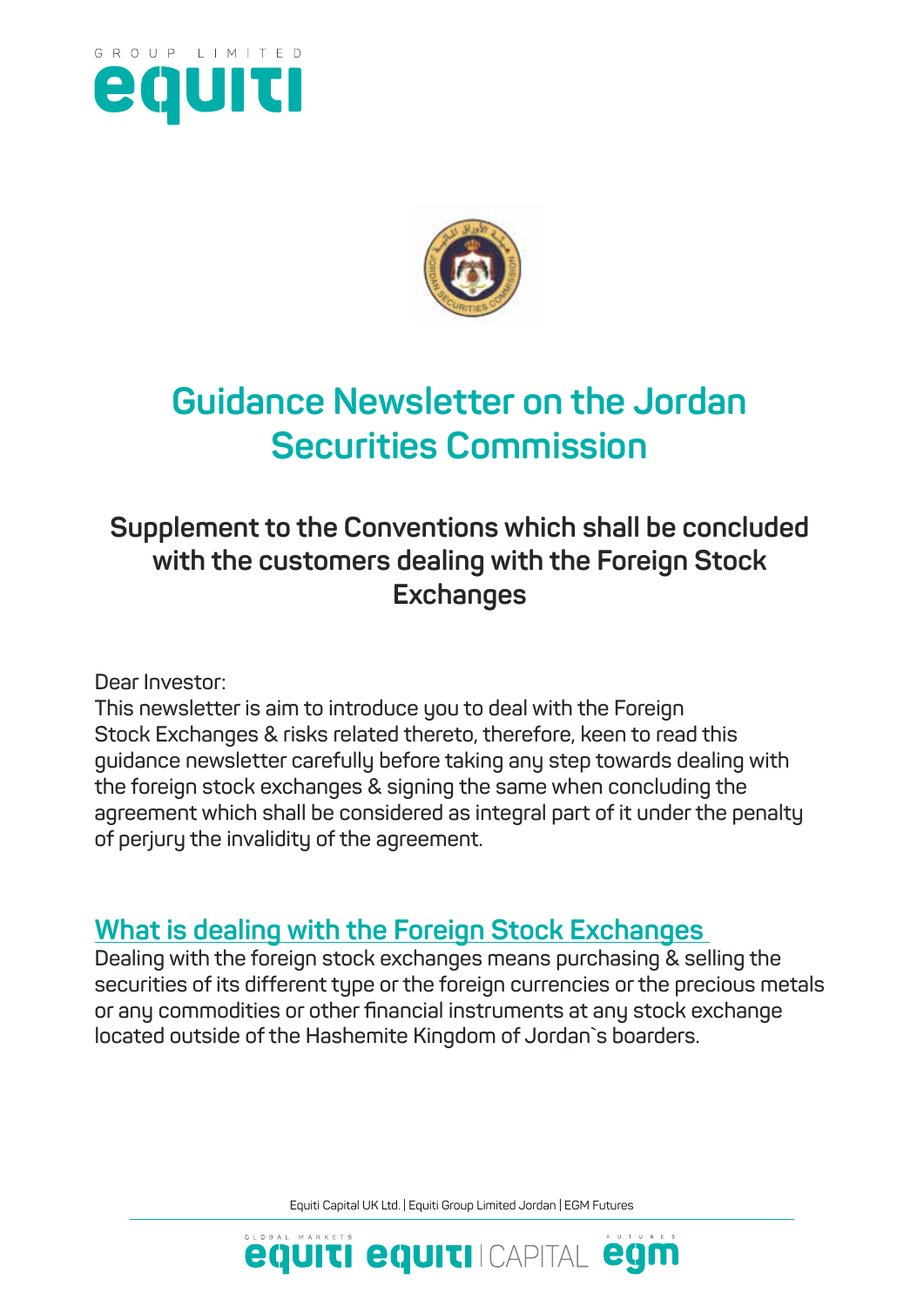

#### **Dear investor, before you decide to deal with the Foreign Stock Exchanges, you should know the following:**

**1- Your dealing with the Foreign Stock Exchanges shall be governed by the Regulating Dealing in Foreign Exchanges law no. (1) for 2017 & "Regulating Dealing the financial services companies with the Foreign Stock Exchange instructions"enforce where, it shall be read & understood it very well.** 

**2- You have to make sure that the company which you are desire to deal with is licensed by the Jordan Securities Commission to practice this activity.** 

**3- The relationship between you and the company shall be organized through an agreement was prepared previously by the company, which should be read carefully & discussing it items by signing the same shall be considered binding you.** 

**4- You have to make sure of the property registering mechanism, the instructions regarding dealing the financial services companies with the Foreign Stock Exchanges have licensed registering the securities or the financial instruments or commodities or currencies through the accumulative account, which is an account has concluded purchasing & selling processes through at the Foreign Stock Exchanges, and it is opened under the name of the local broker at the account of the foreign broker & for the favor of his clients, which means in case of dealing with the company through such a type of account, then the Foreign Stock Exchanges transactions shall not registered your name directly, which may leads to some risks such as impound or foreclosure on the account which has been registered on, which also may applied on your money kept at the foreign broker by the local broker which may be exposed to any impounds or foreclosures may reach these funds or the financial instruments without holding the Jordan Securities Commission any liability.**

**5- Make sure that you have received a copy translated to the Arabic Language of any agreement related to transactions belongs to you at the Foreign Stock Exchanges.**

Equiti Capital UK Ltd. | Equiti Group Limited Jordan | EGM Futures

**equiti equiti** Icapital egm